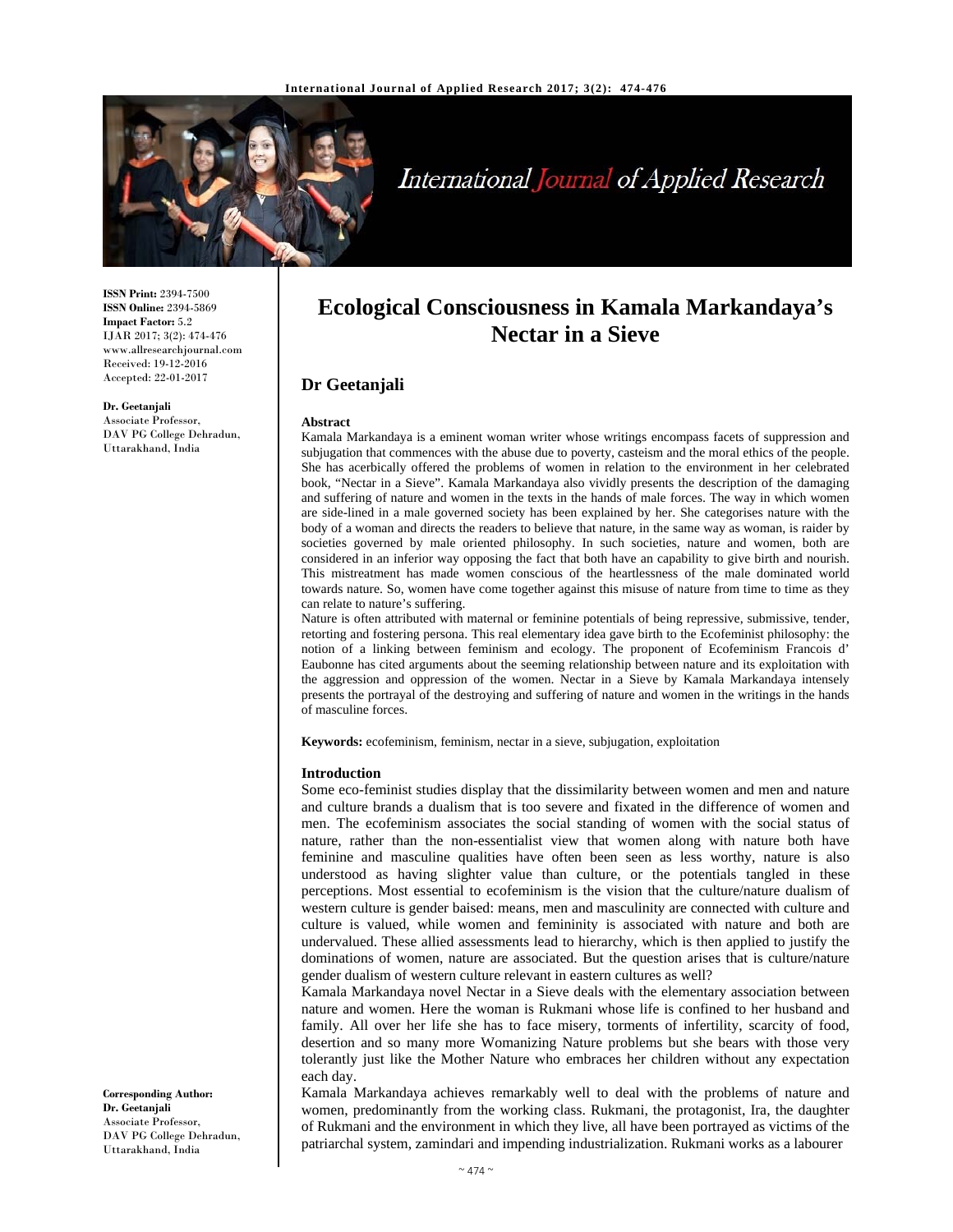in a garden and is truly devoted to her work which advocates her deep relationship with the nature. Her happiness upsurges when she perceives the fields flourishing. The connection becomes more protuberant when she asserts, our choice to work in the jungle and to farm is very essential. In spite of her hard work, the labour accomplished by her at home is not given any significance at all. The story is drawn around the different phases of Rukmani's life, her finding of herself and her emotional situation at those different stages. These include her marriage at early age, then being a wife and a mother. Over all these stages, her connection with the land is accentuated that repeats the ecofeminist analysis. These ties include spiritual as well as physical fundamentals. The title of the novel has been obtained from Coleridge and emerges in the epigraph: "Work without hope draws nectar in a sieve, and hope without an object cannot live". Above said couplet is rightly used by Kamala Markandaya as these lines flawlessly express the core of the novel. If hard work made by a person produce no results, it becomes as fruitless as attempting to hold Nectar in a Sieve. The same notion applies to life as well, without objective life also becomes fruitless. According to author, for a farmer, agricultural is his life. He has no other goal or hope and if he is withdrawn from his work due to any reason then he eventually suffers from hunger, poverty and even death. The novelist here compares the short term happiness of the farmer to Nectar in a Sieve. M.K. Bhatanagar cocludes in his article, "Kamala Markandaya: The Insider-Outsider", Markandaya's first novel Nectar in a Sieve illustrates all her basic preoccupations: the protagonist– narrator Rukmani caught in a hard peasant life; the vagaries of nature, the depredations of modern civilization (in shape of tannery), the forced migration to city and so on, revealing how work without hope draws nectar in a sieve.

This novel highlights the difficulties faced by the Indians due to changes in policies related to land, rehabilitation, labour, industrialization and so on. The plot is introduced with the marriage of young Rukmani to Nathan who is a tenant farmer. Rukmani's three elder sisters have been married in well-off families which gave the villagers a topic to gossip. Rukmani's father is a headman of the village who once had influence over village matters but due to certain changes in rule, his stature was greatly abridged which forced him to initiate this incompatible alliance. Rukmani's elder brother says this all in exasperation: "The headman is no longer of consequence. There is the Collector, who comes to these villages once a year, and to him is the power, and to those he appoints; not to the headman". These confrontations are somewhat harsh for Rukmani to tolerate: "It was as though a prop on which I inclined had been generally kicked away". According to the author the peace of Rukmani's initial life with qualms that anticipate the forthcoming unpleasant moments. All over the novel, the author succeeds in engaging the reader on an optimism that there are probabilities of enhancement in the circumstances. Clues like the able physique of Nathan that assures higher work output make the readers positive till the end. Nathan, at his village that is far tossed from Rukmani's home, is keen of proving himself. He promises Rukmani clutching grain in his hands: "With such harvests as this, you shall not want for anything".

Even if the readers presume that everything will be fine soon, she has interwoven the element of doubt that things can go off-centre any moment and the novel keeps flopping between hope and sadness. The farm, on which Nathan works, soon become the second home for Rukmani and she starts enjoying supervising the farm. Susheela Rao discoveries Rukmani's exceptional similarities with nature in her. Rao gives accounts of numerous sections of the novel in which Rukmani is aware of the cycles of the seasons and mentions on climatic changes with excellence. There are many instances that validate her bonding with nature. In her life, the garden possesses a high place. As she got married at the age of twelve Rukmani is undeveloped and her physical, mental and emotional growth develop along with her work in the garden as well as the growth of vegetables.

Her first cultivation in the garden is a pumpkin and she is deeply influenced by it. The growth of pumpkins gives an incomparable pleasure to her which can be inferred from the passage: Pumpkins began to form, which, fattening on soil and sun and water, swelled daily larger and larger and ripened to yellow and red, until at last they were ready to eat, and I cut one and took it in. When Nathan saw and was full of appreciation... "One would have thought you had never seen a pumpkin before," I said, though pleased with him and myself, keeping my eyes down. "Not from our land," said Nathan. Despite the fact that the novel was published before the introduction of the concept of ecofeminism as a theory, Nectar in a Sieve Rukmani's association with the nature is considered through the lens of ecofeminism. For instance, Rukmani's contemplation: when the sun shines on you and the fields are green and beautiful to the eye, and your husband sees beauty in you which no one has seen before, and you have a good store of grain laid away for hard times, a roof over you and a sweet stirring in your body, what more can a woman ask for?.. These lines accentuates that happiness for a simple woman comprises of just minimal necessities such as shelter, clothes, food and the scenic beauty of landscape. The sun and the greenery of the fields are a source of joy for her. In this novel the seeds are shown as a sign of new life. It is clear from the incident where Rukmani takes the seeds of pumpkin in her hands for plantation , she looks at the seeds and wonders at the fact that the little seeds hold a life in them and their growth was a constant wonder for her since the time the seed split and fruit began to develop.

The account of tannery, where the carcasses of animals are transformed into leather, is the reason of disruption to wild creatures, and is considered as a slaughter contraption by Rukmani and feels that the setting up of tannery has produced another undesirable effect as substantial increase in the prices of articles in local shops. She reasons that this is a cause for the larger variance in classes of people that includes laborers, moneylenders and landlords. Biswas, a moneylender, takes more amount of goods as a token against money due to which Rukmani gets lower price from him in return for her vegetables.

 This hike in price causes havoc in the lives of lower class workers such as Rukmani and causes the onset of several social disorders. Due to this scarcity and starvation thus produced, the form of a woman is transmuted into a commodity product leading to prostitution. This devastated state affects both Rukmani as well as Ira. She has to take to prostitution as last resort in order to keep her family and her brother out of the claws of starvation. Ira has to take this awful decision due to the change going under the influence of modernity and industrialism M.K. Bhatnagar sees the